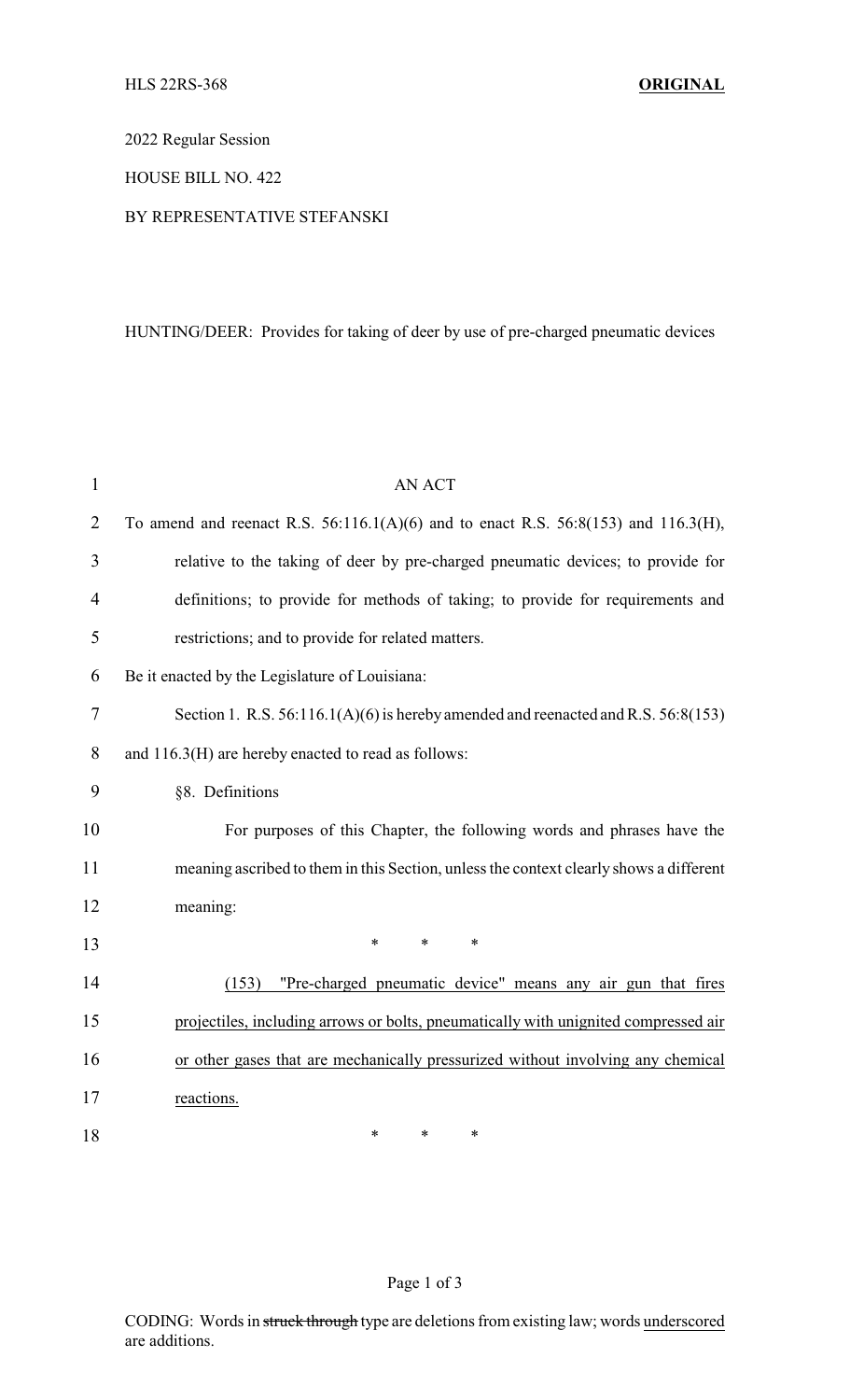| $\mathbf{1}$   | §116.1. Wild birds and wild quadrupeds; times and methods of taking; penalties          |  |  |
|----------------|-----------------------------------------------------------------------------------------|--|--|
| $\overline{2}$ | Resident game birds, outlaw birds, game quadrupeds, and outlaw<br>A.                    |  |  |
| 3              | quadrupeds may be taken only in accordance with all of the following:                   |  |  |
| 4              | $\ast$<br>*<br>*                                                                        |  |  |
| 5              | (6) With a bow and arrow, crossbow, $\sigma r$ rifle, $\sigma r$ a handgun, pre-charged |  |  |
| 6              | pneumatic device, or falconry, or a shotgun not larger than a No. 10 gauge fired from   |  |  |
| 7              | the shoulder without a rest, except as otherwise provided in this Chapter.              |  |  |
| 8              | $\ast$<br>*<br>∗                                                                        |  |  |
| 9              | §116.3. Special provisions applicable to deer and bear; times and methods of taking;    |  |  |
| 10             | penalties                                                                               |  |  |
| 11             | *<br>*<br>∗                                                                             |  |  |
| 12             | Deer may be taken with pre-charged pneumatic devices only in<br>Н.                      |  |  |
| 13             | accordance with the following:                                                          |  |  |
| 14             | (1) Pre-charged pneumatic devices must fire a projectile of at least thirty             |  |  |
| 15             | caliber in diameter and at least one hundred fifty grains in weight with a minimum      |  |  |
| 16             | muzzle velocity of eight hundred feet per second or any combination of bullet weight    |  |  |
| 17             | and muzzle velocity that produces muzzle energy of at least two hundred fifteen foot    |  |  |
| 18             | pounds of energy.                                                                       |  |  |
| 19             | (2) Arrows or bolts used with a pre-charged pneumatic device shall conform              |  |  |
| 20             | to the same standards and requirements as provided for in this Section and may be       |  |  |
| 21             | used to hunt deer only during modern firearm deer season.                               |  |  |
| 22             | Section 2. The Louisiana State Law Institute is hereby authorized and directed to       |  |  |
| 23             | renumber in consecutive sequence and to reorder the definitions in R.S. $56:8(153)$ in  |  |  |
| 24             | alphabetical sequence.                                                                  |  |  |